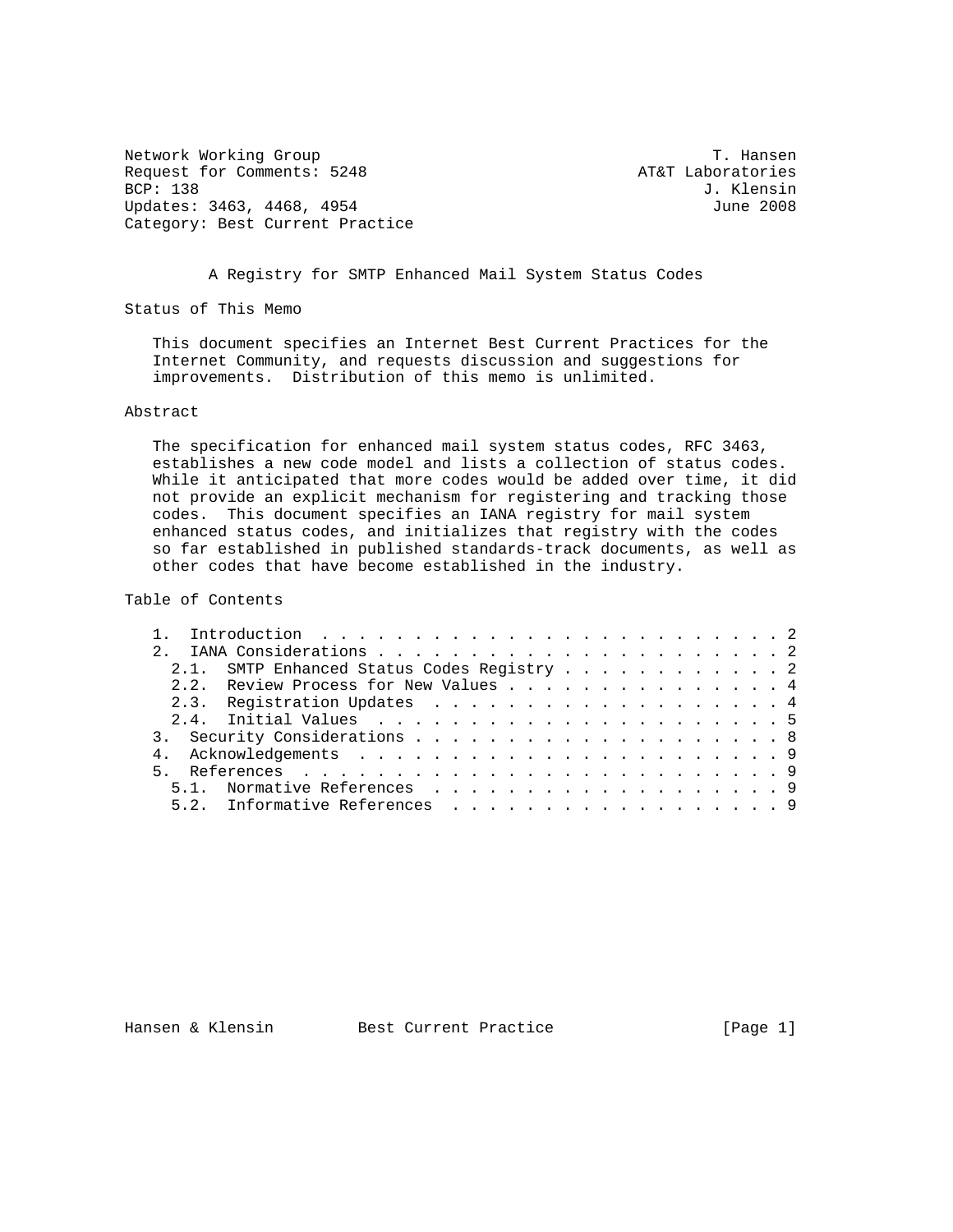# 1. Introduction

 Enhanced Status Codes for SMTP were first defined in [RFC1893], which was subsequently replaced by [RFC3463]. While it anticipated that more codes would be added over time (see section 2 of [RFC3463]), it did not provide an explicit mechanism for registering and tracking those codes. Since then, various RFCs have been published and internet drafts proposed that define additional status codes. However, without an IANA registry, conflicts in definitions have begun to appear.

 This RFC defines such an IANA registry and was written to help prevent further conflicts from appearing in the future. It initializes the registry with the established standards-track enhanced status codes from [RFC3463], [RFC3886], [RFC4468], and [RFC4954]. In addition, this document adds several codes to the registry that were established by various internet drafts and have come into common use, despite the expiration of the documents themselves.

 As specified in [RFC3463], an enhanced status code consists of a three-part code, with each part being numeric and separated by a period character. The three portions are known as the class sub code, the subject sub-code, and the detail sub-code. In the tables, a wildcard for the class sub-code is represented by an X, a wildcard for a subject sub-code is represented by an XXX, and a wildcard for a detail sub-code is represented by a YYY. For example, 3.XXX.YYY has an unspecified subject sub-code and an unspecified status code, and X.5.0 is has an unspecified class sub-code. (This is a change from [RFC3463], which uses XXX for both the subject sub-code and detail sub-code wildcards.)

- 2. IANA Considerations
- 2.1. SMTP Enhanced Status Codes Registry

 IANA has created the registry "SMTP Enhanced Status Codes". The SMTP Enhanced Status Codes registry will have three tables:

 o Class Sub-Codes Each of the entries in this table represent class sub-codes and all have an unspecified subject sub-code and an unspecified detail sub-code.

 o Subject Sub-Codes Each of the entries in this table represent subject sub-codes and all have an unspecified class sub-code and an unspecified detail sub-code.

Hansen & Klensin Best Current Practice [Page 2]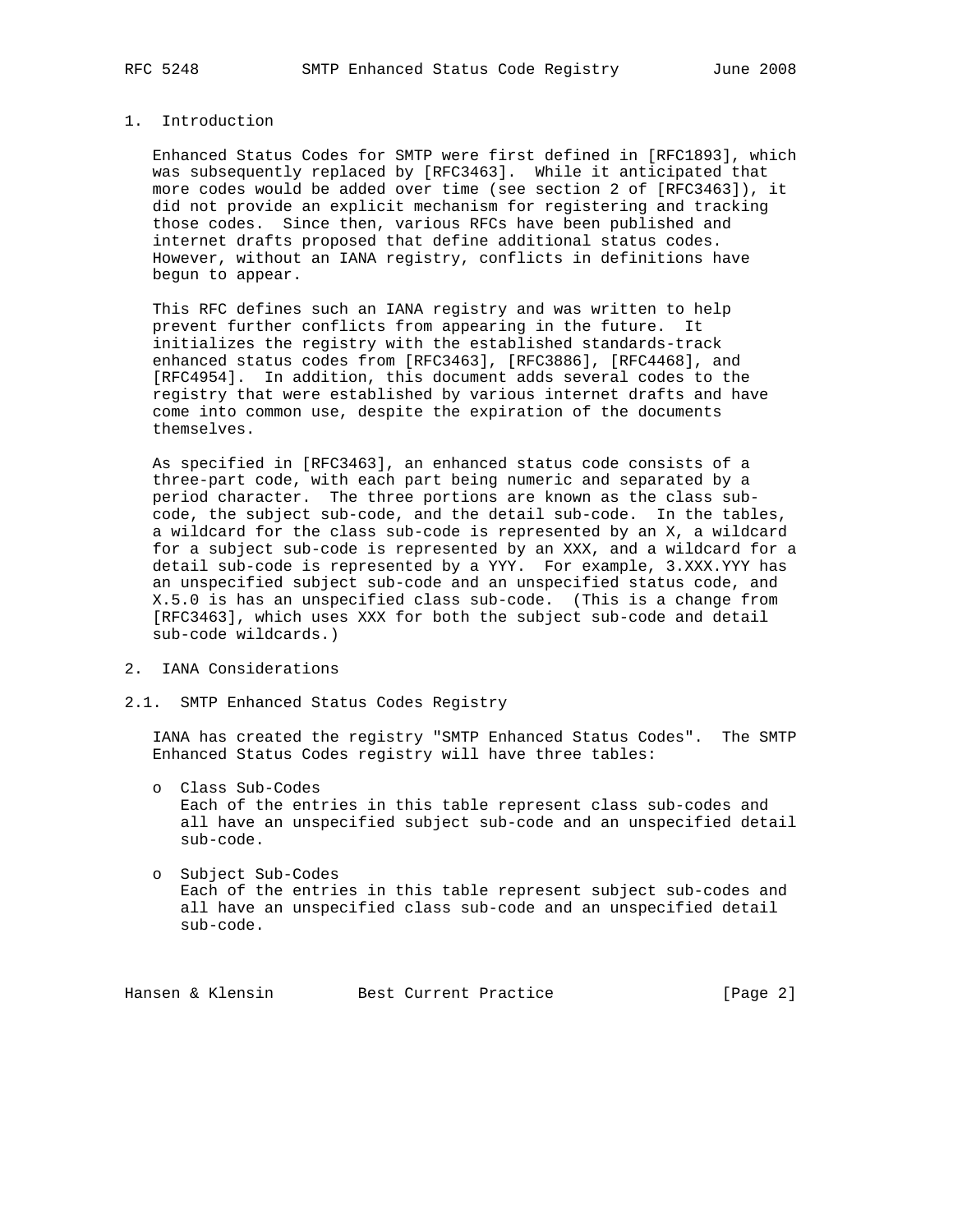o Enumerated Status Codes Each of the entries in this table represent the combination of a subject sub-code and a detail sub-code. All entries will have an unspecified class sub-code, a specified subject sub-code, and a specified detail sub-code.

 Each entry in the tables will include the following. (The sub-code tables will not have the Associated Basic Status Code entries.)

Code: The status code. For example, 3.XXX.YYY is a class sub-code with an unspecified subject sub-code and an unspecified detail sub-code, and X.5.0 is an enumerated status code with an unspecified class sub-code.

- Summary: or Sample Text: For class and subject sub-codes, this is the summary of the use for the sub code shown in section 2 of [RFC3463]. For enumerated status codes, this is an example of a message that might be sent along with the code.
- Associated Basic Status Code: For enumerated status codes, the basic status code(s) of [RFC2821] with which it is usually associated. This may also have a value such as "Any" or "Not given". NOTE: This is a non-exclusive list. In particular, the entries that list some basic status codes for an Enhanced Status Code might allow for other basic status codes, while the entries denoted "Not given" can be filled in by updating the IANA registry through updates to this document or at the direction of the IESG.

Description: A short description of the code.

 Reference: A reference to the document in which the code is defined. This reference should note whether the relevant specification is standards-track, best current practice, or neither, using one of "(Standards track)", "(Best current practice)" or "(Not standards track)".

Hansen & Klensin Best Current Practice [Page 3]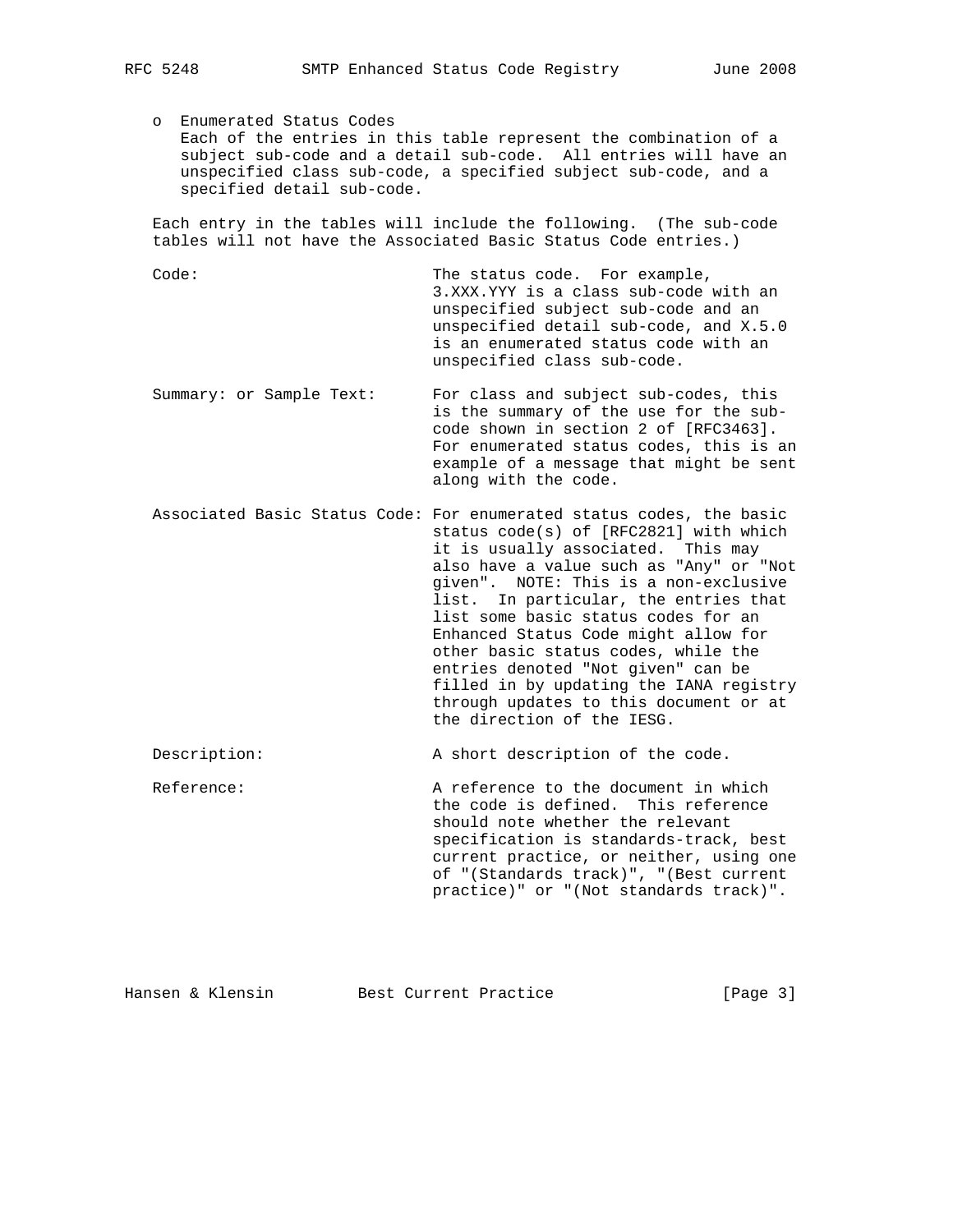| Submitter:         | The identity of the submitter, usually<br>the document author.                                                                    |
|--------------------|-----------------------------------------------------------------------------------------------------------------------------------|
| Change Controller: | The identity of the change controller<br>for the specification. This will be<br>"IESG" in the case of IETF-produced<br>documents. |
|                    | An example of an entry in the enumerated status code table would be:                                                              |

 Code: X.0.0 Sample Text: Other undefined Status Associated basic status code: Any Description: Other undefined status is the only undefined error code. It should be used for all errors for which only the class of the error is known. Reference: RFC 3463 (Standards track) Submitter: G. Vaudreuil Change controller: IESG.

### 2.2. Review Process for New Values

 Entries in this registry are expected to follow the "Specification Required" model ([RFC5226]) although, in practice, most entries are expected to derive from standards-track documents. Non-standards track documents that specify codes to be registered should be readily available. The principal purpose of this registry is to avoid confusion and conflicts among different definitions or uses for the same code.

# 2.3. Registration Updates

 Standards-track registrations may be updated if the relevant standards are updated as a consequence of that action. Non standards-track entries may be updated by the listed change controller. Only the entry's short description or references may be modified in this way, not the code or associated text. In exceptional cases, any aspect of any registered entity may be updated at the direction of the IESG (for example, to correct a conflict).

Hansen & Klensin Best Current Practice [Page 4]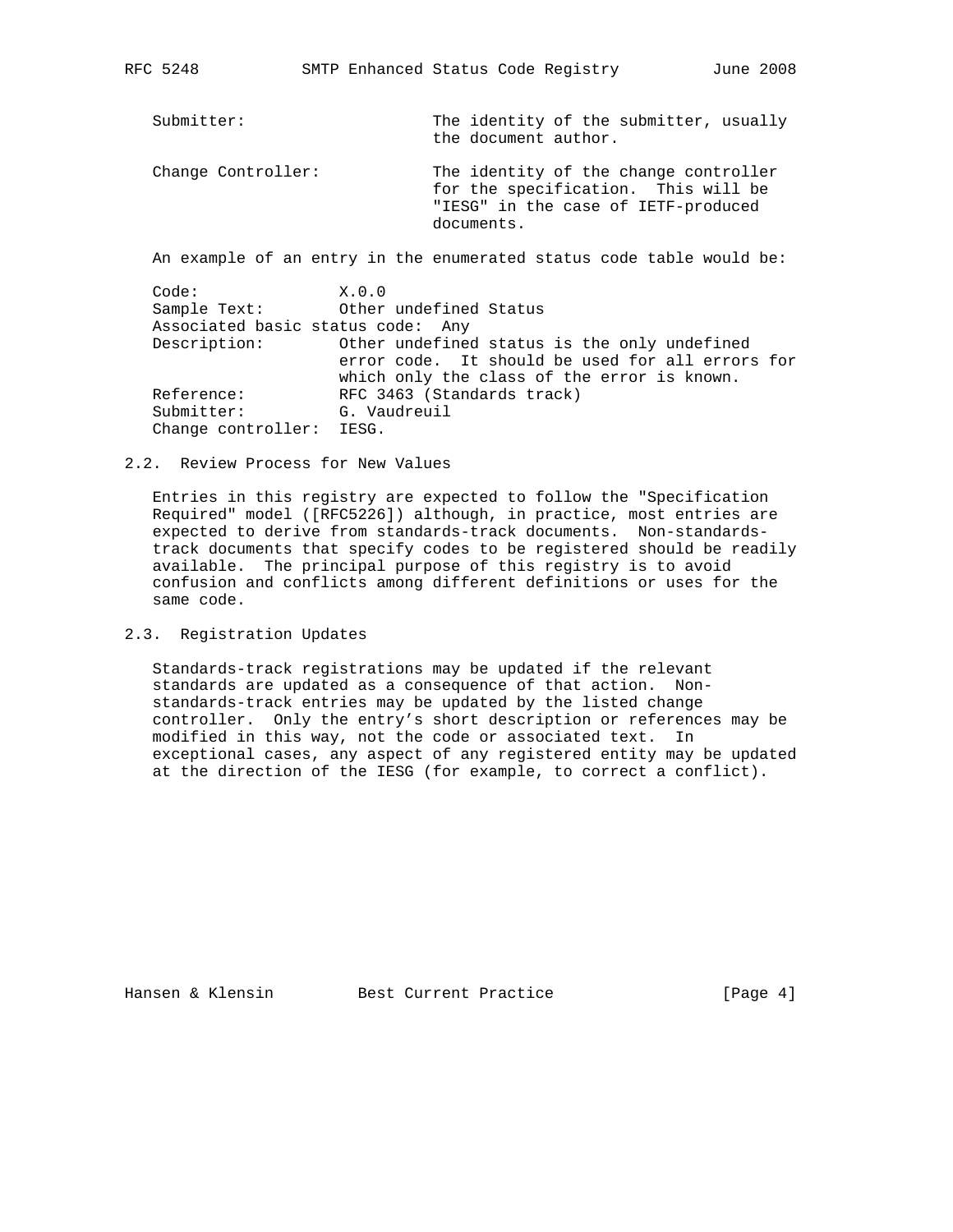## 2.4. Initial Values

 The initial values for the class and subject sub-code tables are to be populated from section 2 of [RFC3463]. Specifically, these are the values for 2.XXX.YYY, 4.XXX.YYY, and 5.XXX.YYY for the Class Sub- Code table, and the values X.0.YYY, X.1.YYY, X.2.YYY, X.3.YYY, X.4.YYY, X.5.YYY, X.6.YYY, and X.7.YYY for the Subject Sub-Code table. The code, sample text, and description for each entry are to be taken from [RFC3463]. Each entry is to use [RFC3463] as the reference, submitted by G. Vaudreuil, and change controlled by the IESG. There are no associated detail sub-code values for the class and subject sub-code tables.

 The initial values for the Enumerated Status Code table is to be populated from:

- 1. sections 3.1 through 3.8 of [RFC3463], (X.0.0, X.1.0 through X.1.8, X.2.0 through X.2.4, X.3.0 through X.3.5, X.4.0 through X.4.7, X.5.0 through X.5.5, X.6.0 through X.6.5, and X.7.0 through X.7.7),
- 2. section 3.3.4 of [RFC3886] (X.1.9),
- 3. X.6.6 found in section 5 of [RFC4468], (but not X.7.8 found in the same section),
- 4. and X.5.6, X.7.8, X.7.9, X.7.11, and X.7.12, found in section 6 of [RFC4954] (using the text from X.5.6, 5.7.8, 5.7.9, 5.7.11, and 4.7.12).

 Each entry is to be designated as defined in the corresponding RFC, submitted by the corresponding RFC author, and change controlled by the IESG. Each of the above RFCs is a standards-track document.

 The initial values for the Associated Basic Status Code for each of the above initial enhanced status codes is given in the following table.

 As noted above, this table is incomplete. In particular, the entries that have some basic status codes might allow for other detail sub status codes, while the entries denoted "Not given" can be filled in by updating the IANA registry through updates to this document or at the direction of the IESG.

Hansen & Klensin Best Current Practice [Page 5]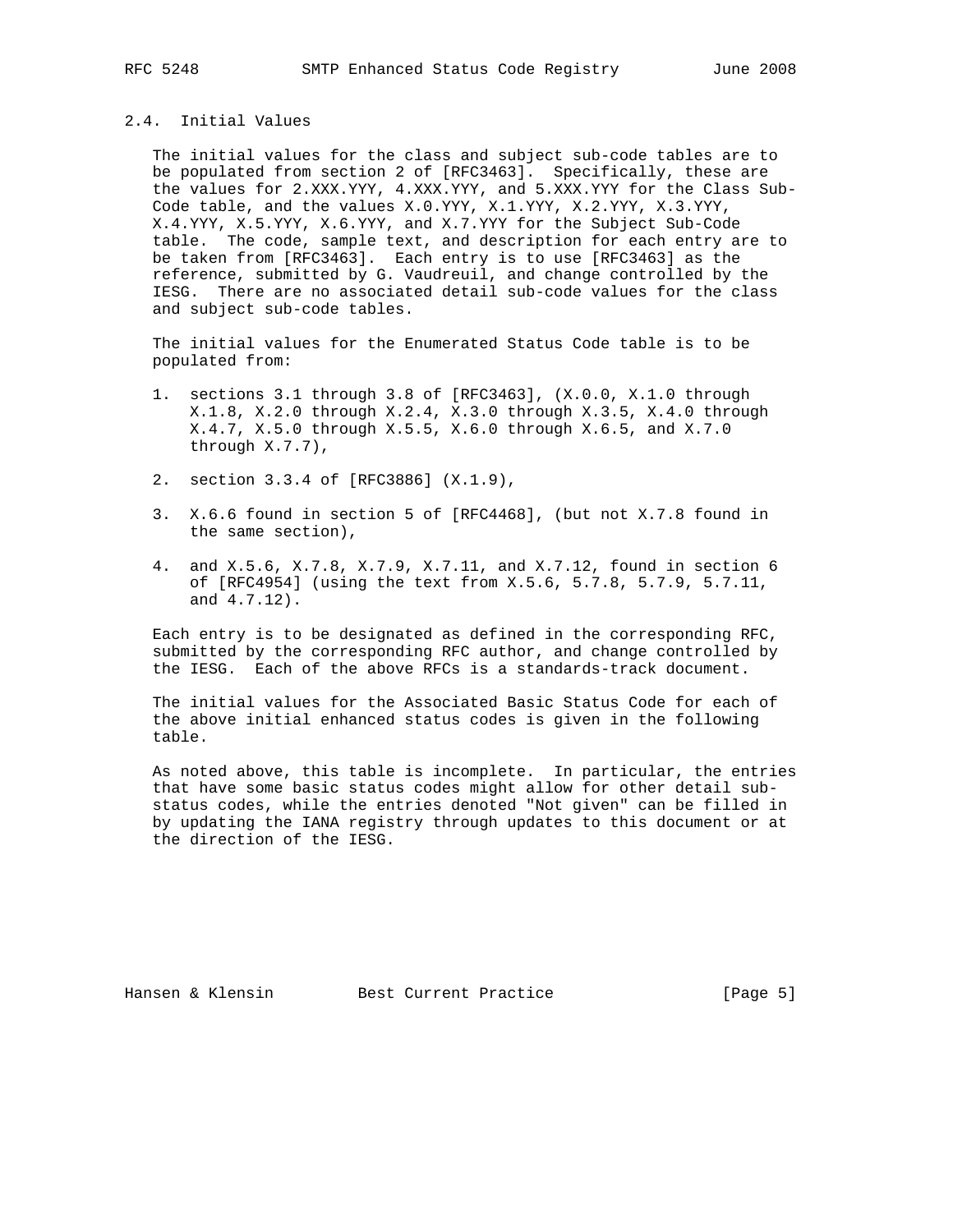| Enh.<br>Status<br>Code | Assoc. Basic<br>Status Code                                                            | Enh.<br>Status<br>Code | Assoc.<br>Basic<br>Status<br>Code                        | Enh.<br>Status<br>Code | Assoc.<br>Basic<br>Status Code                                              |
|------------------------|----------------------------------------------------------------------------------------|------------------------|----------------------------------------------------------|------------------------|-----------------------------------------------------------------------------|
| X.0.0                  | Any                                                                                    | X.1.0                  | Not<br>given                                             | X.1.1                  | 451, 550                                                                    |
| X.1.2<br>X.1.5         | Not given<br>250                                                                       | X.1.3<br>X.1.6         | 501<br>Not<br>given                                      | X.1.4<br>X.1.7         | Not given<br>Not given                                                      |
| X.1.8                  | 451, 501                                                                               | X.1.9                  | Not<br>given                                             | X.2.0                  | Not given                                                                   |
| X.2.1<br>X.2.4         | Not given<br>450, 452                                                                  | X.2.2<br>X.3.0         | 552<br>221,<br>250,<br>421,<br>451,<br>550, 554          | X.2.3<br>X.3.1         | 552<br>452                                                                  |
| X.3.2                  | 453                                                                                    | X.3.3                  | Not<br>given                                             | X.3.4                  | 552, 554                                                                    |
| X.3.5                  | Not given                                                                              | X.4.0                  | Not<br>given                                             | X.4.1                  | 451                                                                         |
| X.4.2<br>X.4.5         | 421<br>451                                                                             | X.4.3<br>X.4.6         | 451, 550<br>Not<br>given                                 | X.4.4<br>X.4.7         | Not given<br>Not given                                                      |
| X.5.0                  | 220, 250,<br>251, 252,<br>253, 451,<br>452, 454,<br>458, 459,<br>501, 502,<br>503, 554 | X.5.1                  | 430,<br>500,<br>501,<br>503,<br>530,<br>550,<br>554, 555 | X.5.2                  | 500, 501,<br>502, 550,<br>555                                               |
| X.5.3                  | 451                                                                                    | X.5.4                  | 451,<br>501,<br>502,<br>503,<br>504,<br>550, 555         | X.5.5                  | Not given                                                                   |
| X.5.6                  | 500                                                                                    | X.6.0                  | Not<br>given                                             | X.6.1                  | Not given                                                                   |
| X.6.2<br>X.6.5         | Not given<br>Not given                                                                 | X.6.3<br>X.6.6         | 554<br>554                                               | X.6.4<br>X.7.0         | 250<br>220, 235,<br>450, 454,<br>500, 501,<br>503, 504,<br>530, 535,<br>550 |

Hansen & Klensin Best Current Practice [Page 6]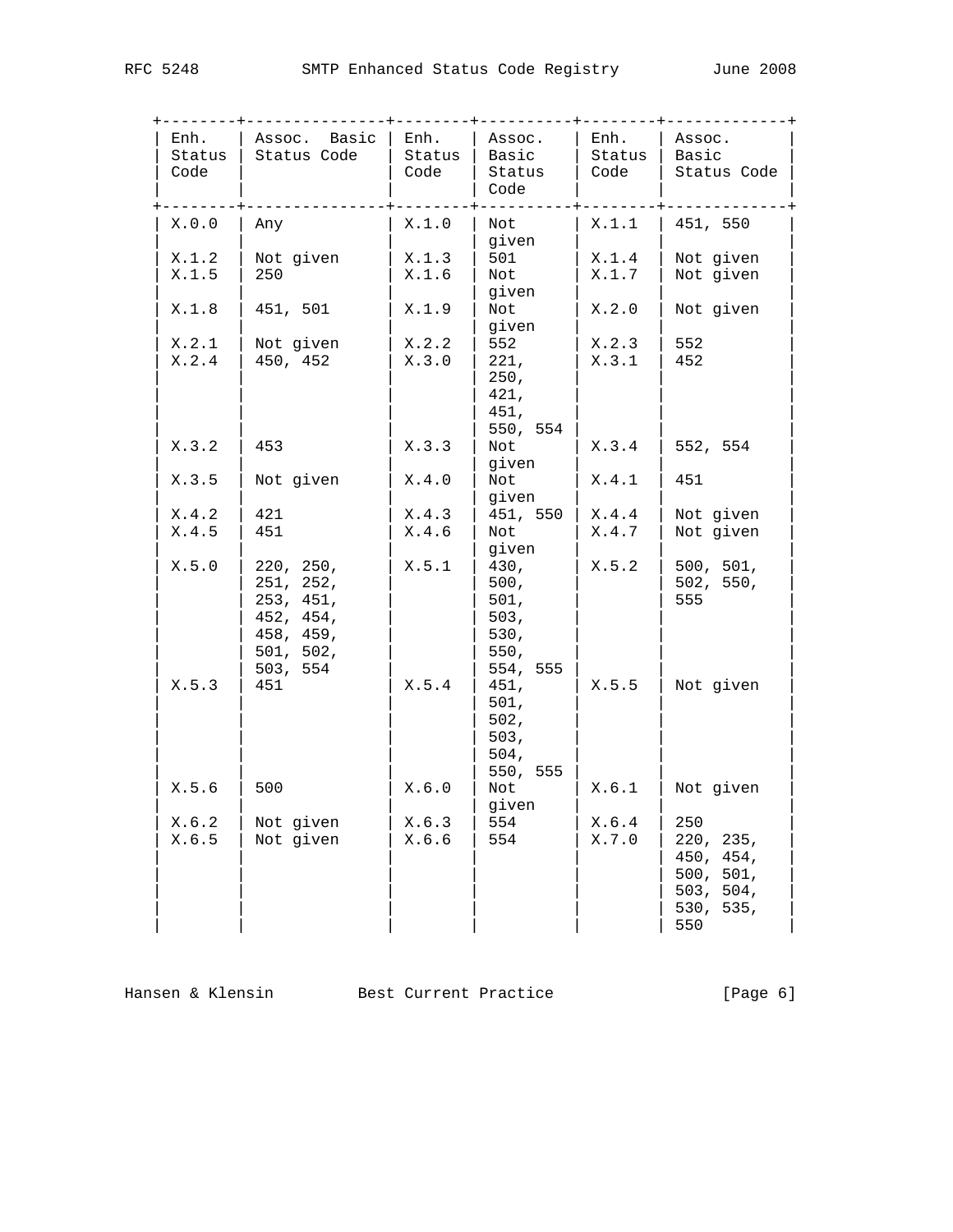| X.7.1  | 451, 454,                  | X.7.2  | 550      | X.7.3  | Not given |
|--------|----------------------------|--------|----------|--------|-----------|
|        | 502, 503,<br>533, 550, 551 |        |          |        |           |
| X.7.4  | 504                        | X.7.5  | Not      | X.7.6  | Not given |
|        |                            |        | given    |        |           |
| X.7.7  | Not given                  | X.7.8  | 535, 554 | X.7.9  | 534       |
| X.7.10 | 523                        | X.7.11 | 524, 538 | X.7.12 | 422, 432  |
| X.7.13 | 525                        | X.7.14 | 535, 554 |        |           |
|        |                            |        |          |        |           |

# Table 1

 The following additional definitions have been registered in the enumerated status code table. These entries have been used in the industry without any published specification.

| Code:                             | X.7.10                                                                                                                                                                                                                                                                                             |
|-----------------------------------|----------------------------------------------------------------------------------------------------------------------------------------------------------------------------------------------------------------------------------------------------------------------------------------------------|
| Sample Text:                      | Encryption Needed                                                                                                                                                                                                                                                                                  |
| Associated basic status code: 523 |                                                                                                                                                                                                                                                                                                    |
| Description:                      | This indicates that an external strong privacy<br>layer is needed in order to use the requested<br>authentication mechanism. This is primarily<br>intended for use with clear text authentication<br>mechanisms. A client that receives this may<br>activate a security layer such as TLS prior to |
|                                   | authenticating, or attempt to use a stronger                                                                                                                                                                                                                                                       |
|                                   | mechanism.                                                                                                                                                                                                                                                                                         |
| Reference:                        | RFC 5248 (Best current practice)                                                                                                                                                                                                                                                                   |
| Submitter:                        | T. Hansen, J. Klensin                                                                                                                                                                                                                                                                              |
| Change controller:                | IESG                                                                                                                                                                                                                                                                                               |

Hansen & Klensin Best Current Practice [Page 7]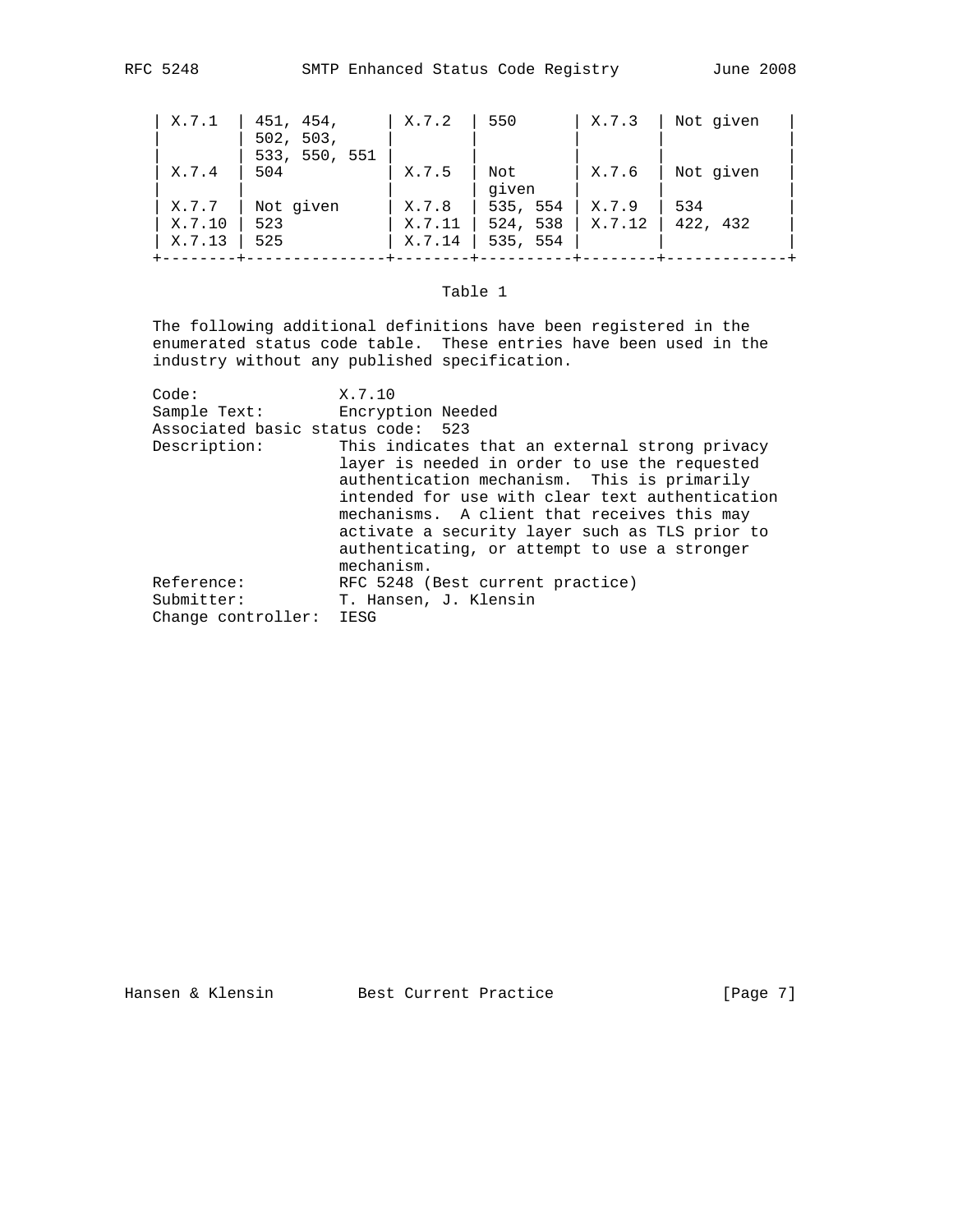Code: X.7.13 Sample Text: User Account Disabled Associated basic status code: 525 Description: Sometimes a system administrator will have to disable a user's account (e.g., due to lack of payment, abuse, evidence of a break-in attempt, etc.). This error code occurs after a successful authentication to a disabled account. This informs the client that the failure is permanent until the user contacts their system administrator to get the account re-enabled. It differs from a generic authentication failure where the client's best option is to present the passphrase entry dialog in case the user simply mistyped their passphrase.<br>REC 5248 (Best current pra RFC 5248 (Best current practice) Submitter: T. Hansen, J. Klensin Change controller: IESG Code: X.7.14 Sample Text: Trust relationship required Associated basic status code: 535, 554 Description: The submission server requires a configured trust relationship with a third-party server in order to access the message content. This value replaces the prior use of X.7.8 for this error condition, thereby updating [RFC4468]. Reference: RFC 5248 (Best current practice)<br>Submitter: T. Hansen, J. Klensin T. Hansen, J. Klensin Change controller: IESG

3. Security Considerations

 As stated in [RFC1893], use of enhanced status codes may disclose additional information about how an internal mail system is implemented beyond that available through the SMTP status codes.

 Many proposed additions to the response code list are security related. Having these registered in one place to prevent collisions will improve their value. Security error responses can leak information to active attackers (e.g., the distinction between "user not found" and "bad password" during authentication). Documents defining security error codes should make it clear when this is the case so SMTP server software subject to such threats can provide appropriate controls to restrict exposure.

Hansen & Klensin Best Current Practice [Page 8]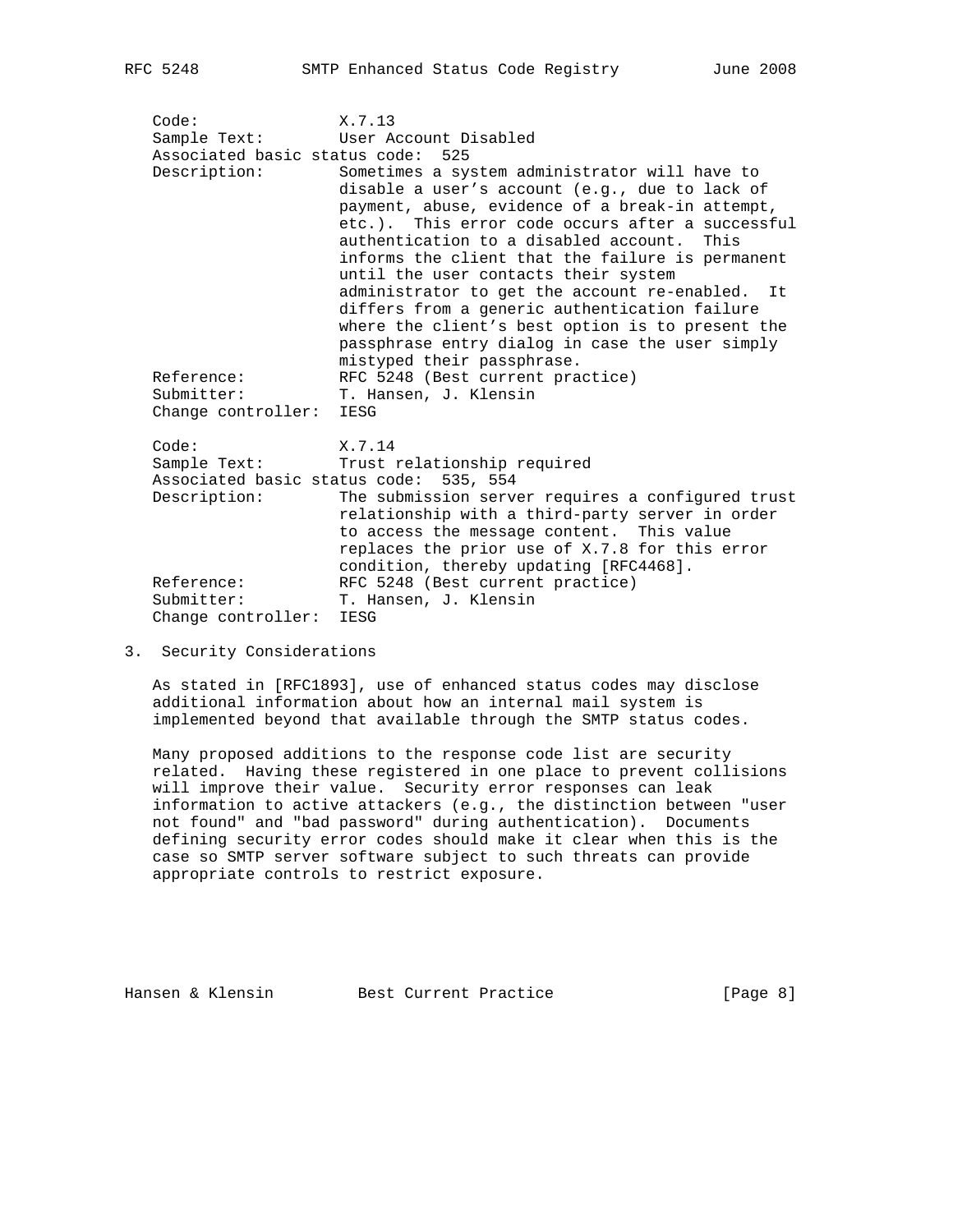- 
- 4. Acknowledgements

 While the need for this registry should have become clear shortly after [RFC3463] was approved, the growth of the code table through additional documents and work done as part of email internationalization and [RFC2821] updating efforts made the requirement much more clear. The comments of the participants in those efforts are gratefully acknowledged, particularly the members of the ietf-smtp@imc.org mailing list. Chris Newman and Randy Gellens provided useful comments and some text for early versions of the document.

- 5. References
- 5.1. Normative References
	- [RFC2821] Klensin, J., "Simple Mail Transfer Protocol", RFC 2821, April 2001.
	- [RFC3463] Vaudreuil, G., "Enhanced Mail System Status Codes", RFC 3463, January 2003.
	- [RFC3886] Allman, E., "An Extensible Message Format for Message Tracking Responses", RFC 3886, September 2004.
	- [RFC4468] Newman, C., "Message Submission BURL Extension", RFC 4468, May 2006.
	- [RFC4954] Siemborski, R. and A. Melnikov, "SMTP Service Extension for Authentication", RFC 4954, July 2007.
- 5.2. Informative References
	- [RFC1893] Vaudreuil, G., "Enhanced Mail System Status Codes", RFC 1893, January 1996.
	- [RFC5226] Narten, T. and H. Alvestrand, "Guidelines for Writing an IANA Considerations Section in RFCs", BCP 26, RFC 5226, May 2008.

Hansen & Klensin Best Current Practice [Page 9]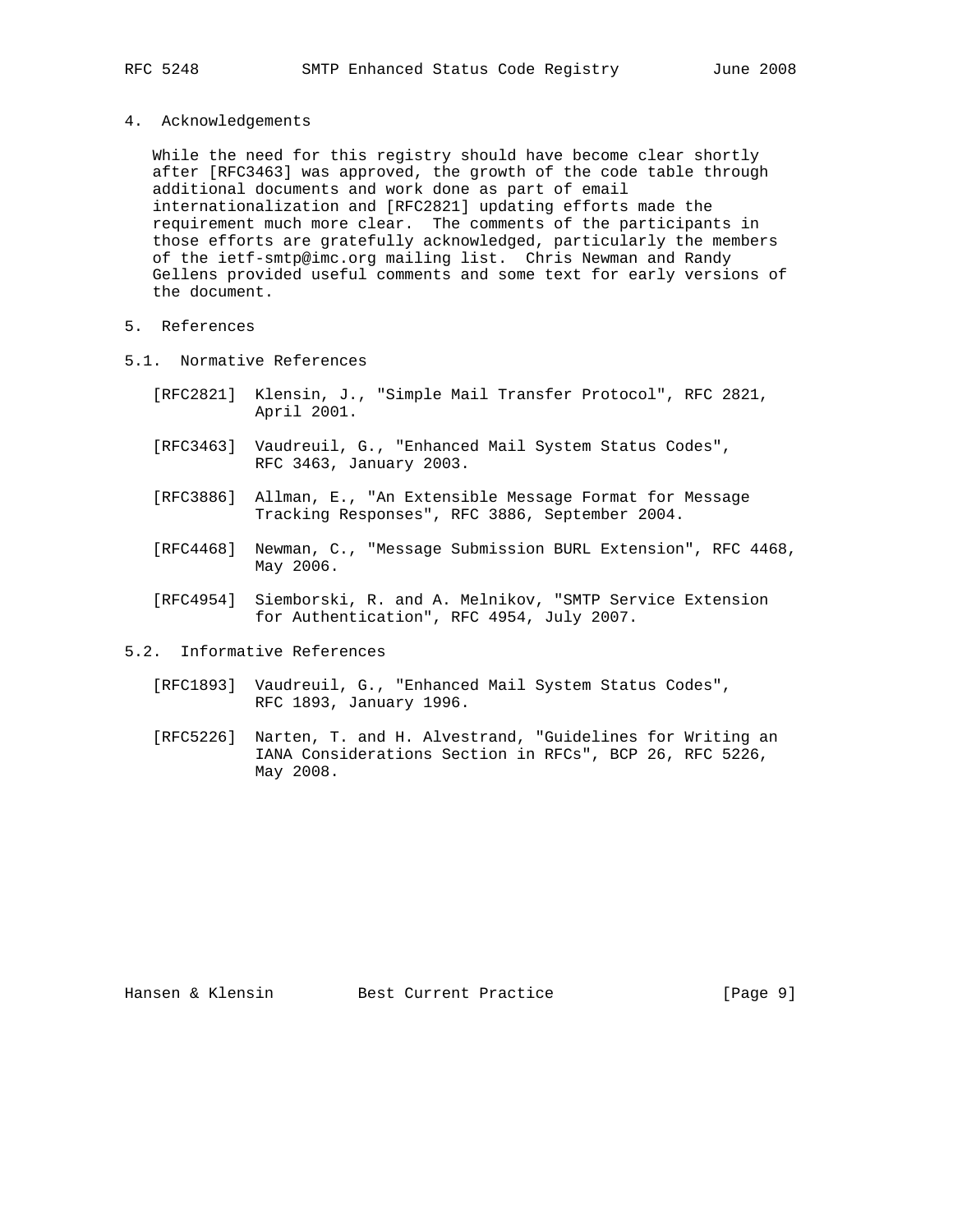Authors' Addresses Tony Hansen AT&T Laboratories 200 Laurel Ave. Middletown, NJ 07748 USA EMail: tony+mailesc@maillennium.att.com John C Klensin 1770 Massachusetts Ave, Ste 322 Cambridge, MA 02140 USA

 Phone: +1 617 245 1457 EMail: john+ietf@jck.com

Hansen & Klensin Best Current Practice [Page 10]